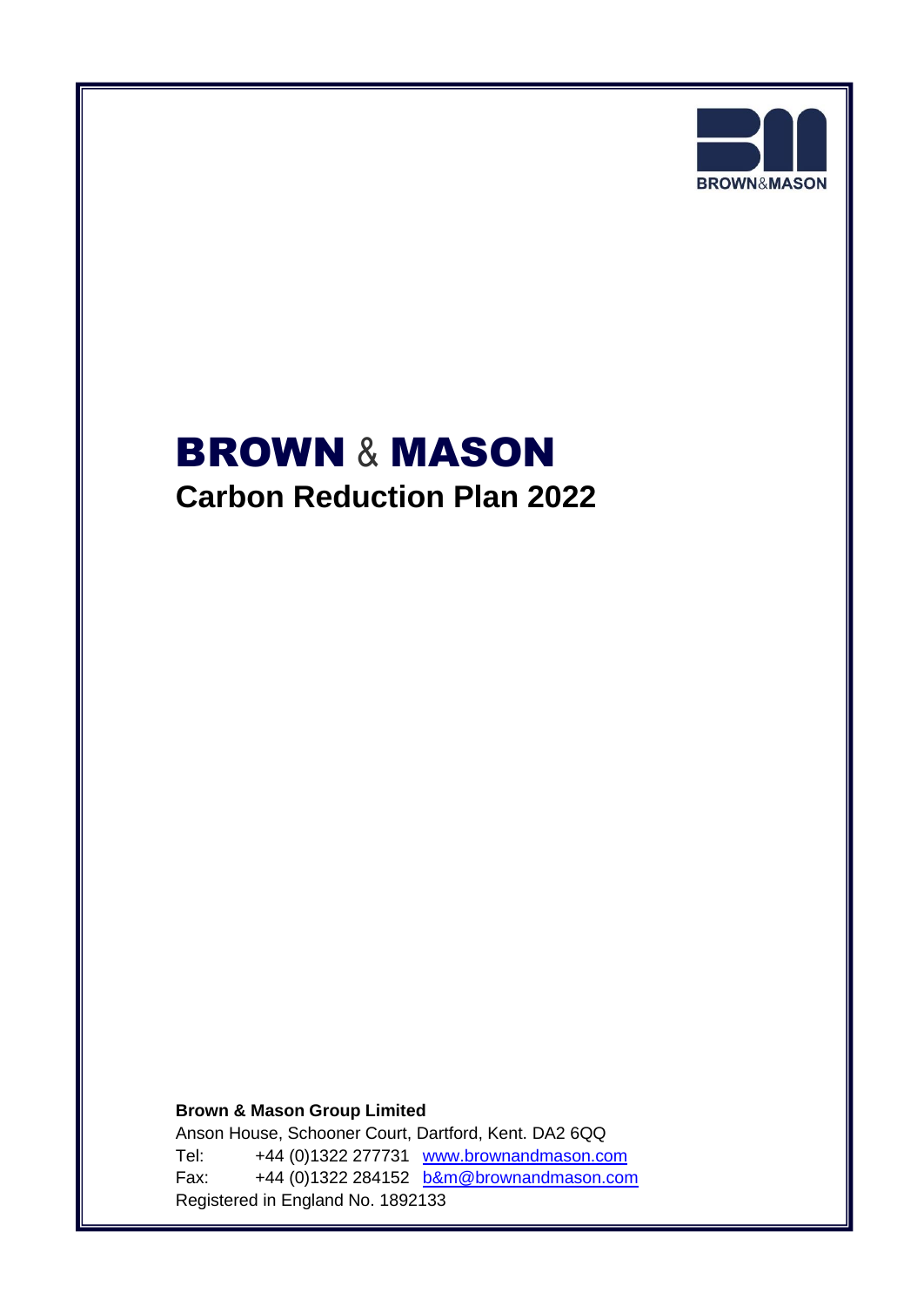# **Carbon Reduction Plan 2022**

### **Commitment to achieving Net Zero**

#### *Brown and Mason Group is committed to achieving Net Zero emissions by 2050*

#### **Baseline Emissions Footprint**

We at Brown and Mason have been tracking equivalent carbon emissions since 2013 as can be seen in the following table. This baseline monitoring shows a variable picture of carbon emissions up 2017 and then a progressive reduction, year on year, thereafter. The reduction in carbon emissions can be directly attributed to the reduction measures implemented by the business and places us in position to further implement ambitious carbon reduction measures to achieve our goals and targets.

|      | tCO <sub>2e</sub> |         |         |              |
|------|-------------------|---------|---------|--------------|
|      | Scope 1           | Scope 2 | Scope 3 | <b>Total</b> |
| 2013 | 1499              | 67      | 3947    | 5512         |
| 2014 | 1830              | 61      | 4832    | 6724         |
| 2015 | 1933              | 56      | 7298    | 9287         |
| 2016 | 2131              | 56      | 7744    | 9930         |
| 2017 | 2159              | 43      | 8277    | 10479        |
| 2018 | 2059              | 69      | 8339    | 10466        |
| 2019 | 1694              | 52      | 7321    | 9067         |
| 2020 | 1184              | 49      | 5214    | 6447         |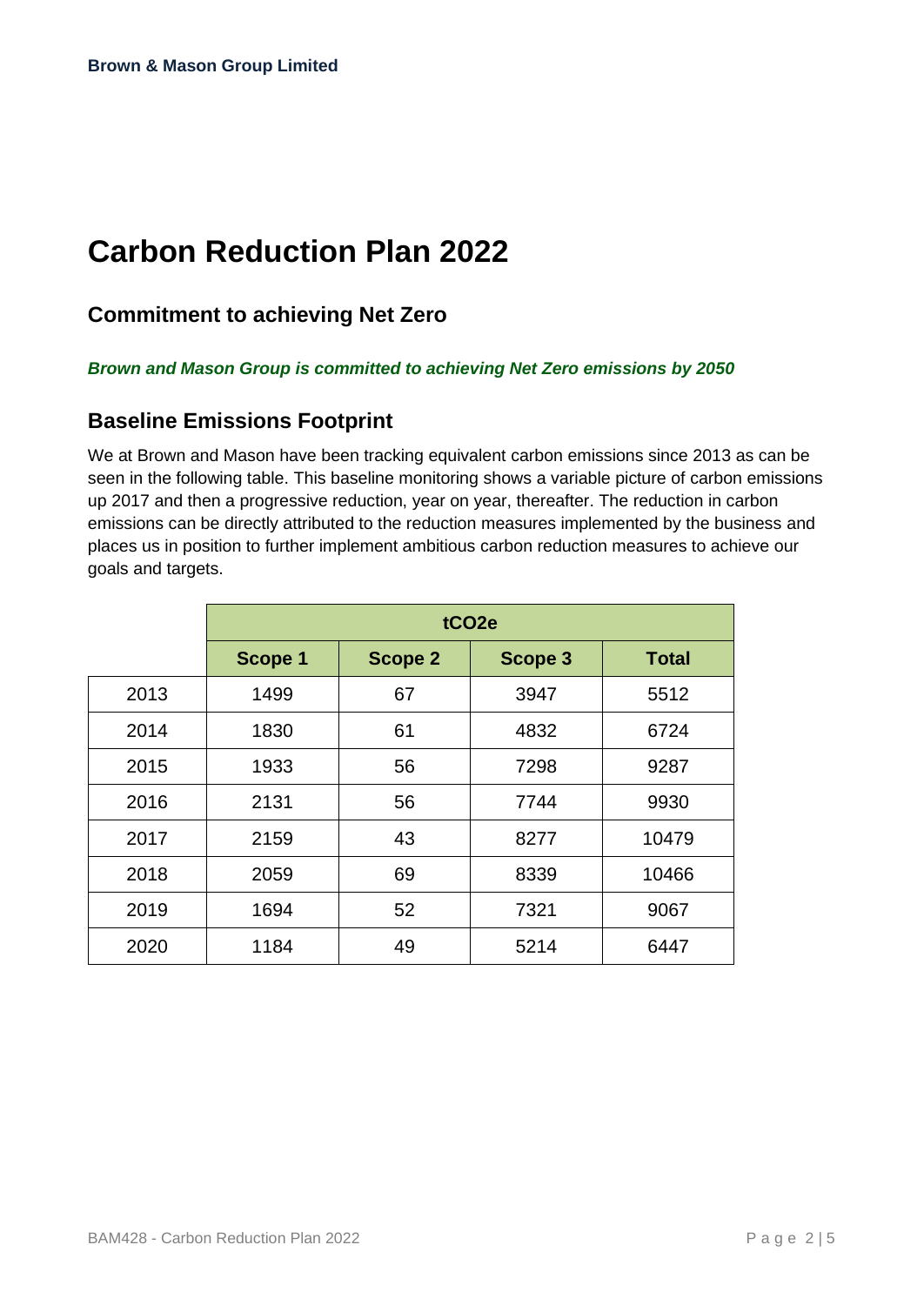#### **Emissions reduction targets**

In order to continue our progress to achieving Net Zero, we have adopted the following carbon reduction targets.

We project that total carbon emissions (Scope 1, 2 & 3) will decrease by 2030 to 4000tCO<sub>2</sub>e, this is a reduction of 33% from 2022 levels and exceeds the SBTI's 30% target for 'well below 2<sup>°</sup> option'.



Progress against these targets can be seen in the graph below:

4000tCO2e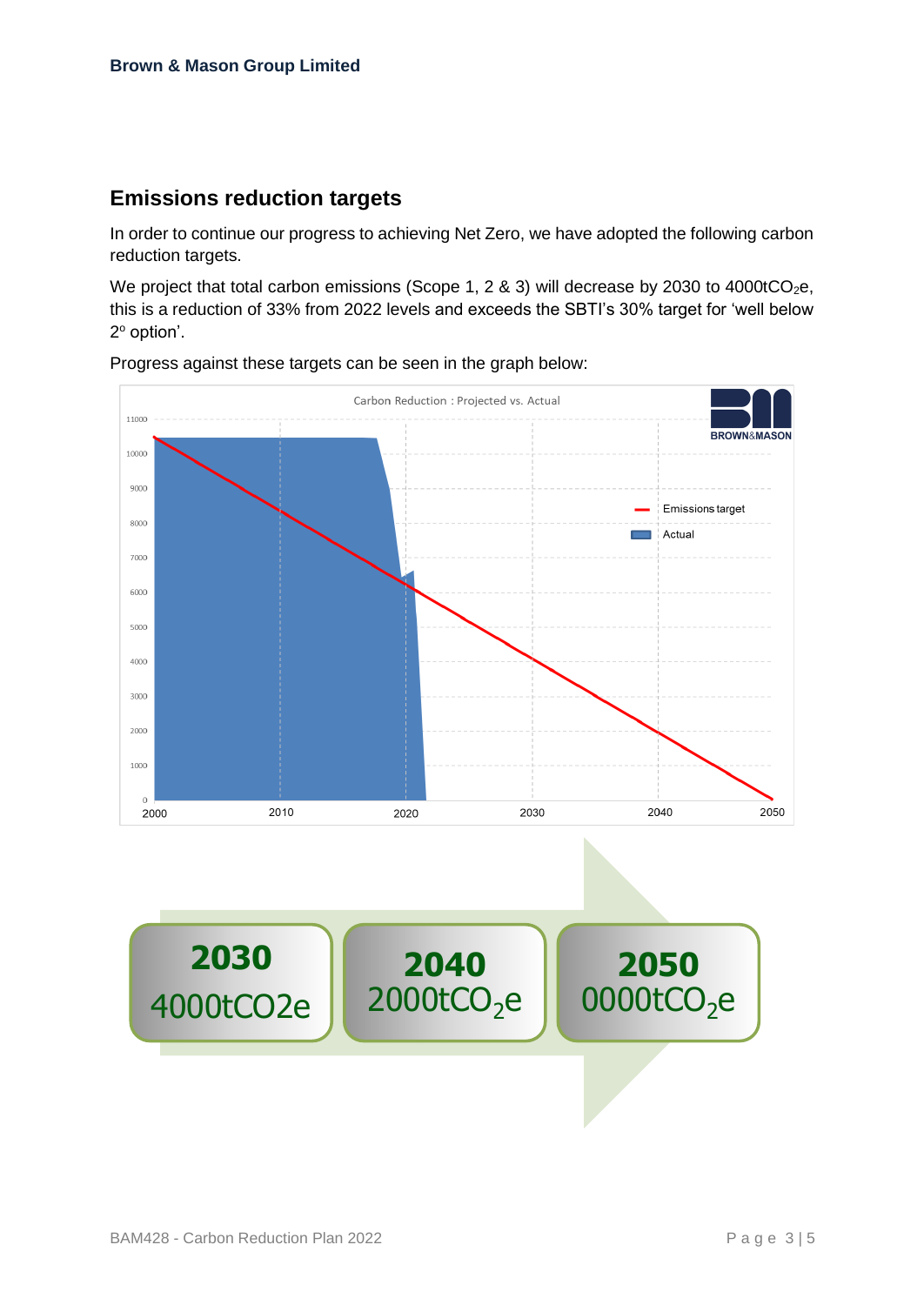## **Carbon Reduction Projects**

#### Completed Carbon Reduction Initiatives

The following environmental management measures and projects have been completed or implemented since the 2013 baseline.

The carbon emission reduction achieved by these schemes equate to circa  $4000tCO<sub>2</sub>e$ , a 40% reduction against current levels and the measures will be in effect when performing the contract

To affect such change we have :

- Implemented environmental management measures including certification to ISO14001
- Tracked carbon emissions to focus the business on reduction measures
- Joined the Global Compact
- Incorporated environmental issues, including carbon reduction, into board level meetings and reviews.

#### Future Carbon Reduction Initiatives

To drive towards our ambitious carbon reduction targets we are planning the following initiatives :

- We will change fuel source from Red Diesel to Green D+ HVO for all site plant and equipment
- We are currently reviewing implementation of aligning our targets with that of the 'Science Based Target Initiative'
- We will adopt the use of LED lights and PIR lighting controls across the business
- We will review our company travel policy to look for potential reductions
- We will look to the electrification of the company fleet of cars / vans